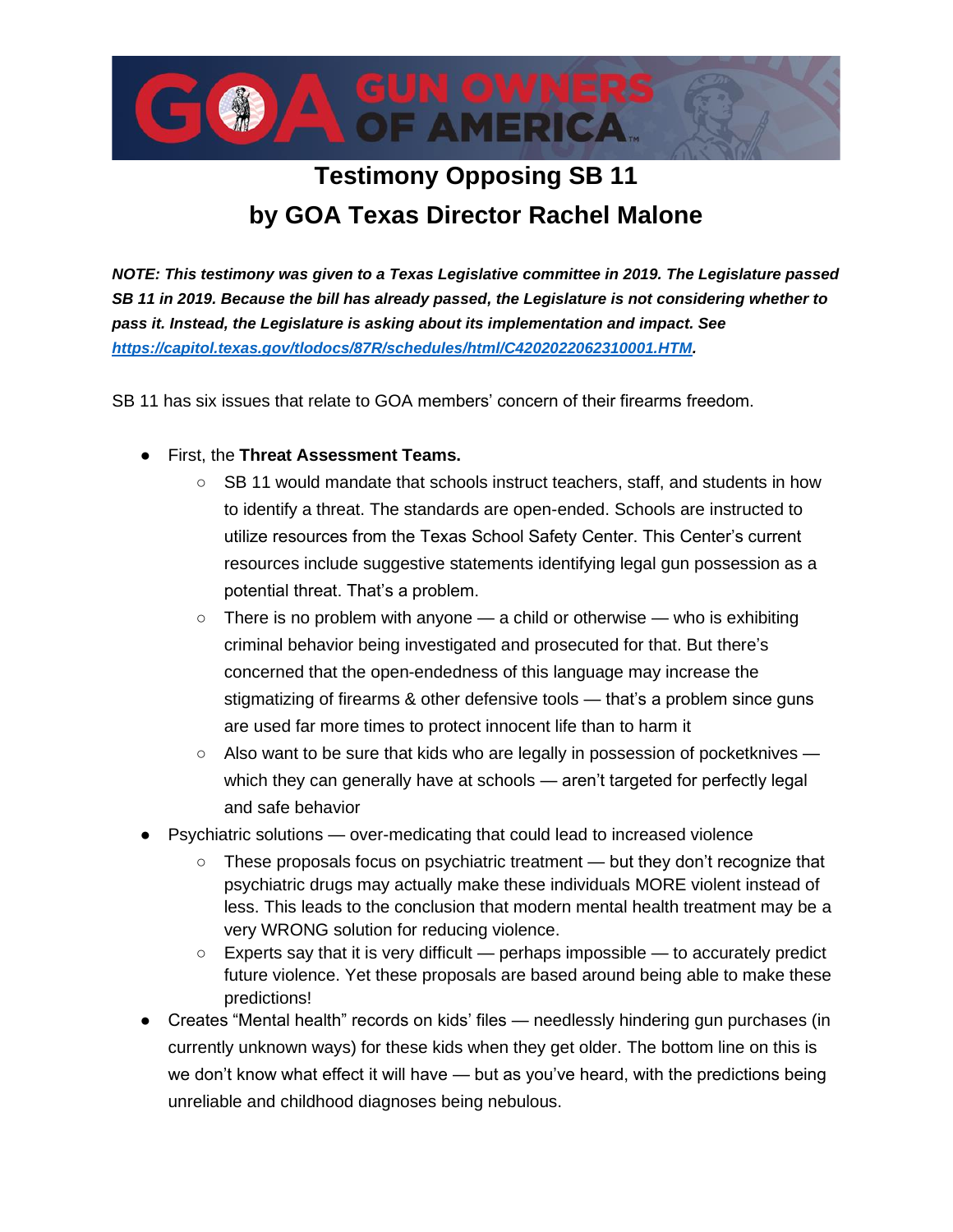

- Registry of approved safety professionals Current law adds people to a registry but stipulates that these are not endorsed and they are not the only ones who may be qualified — that's a much better approach. In this bill, the Texas School Safety Center is taking responsibility to certify professionals, only those people can be used to satisfy requirements; risky, liability, could miss things, could fail to include helpful people.
- Open-ended can and will be used against gun owners, even if that is not the current intent or understanding
	- Even if the legislative intent is pure, and even if the legislature wouldn't dream of a law being used nefariously against gun owners, an open-ended law can always be interpreted in a hostile way that marginalizes populations such as gun owners.
- Taxpayer funded way too much of our money spent on unproven or even negative solutions

## **Press Statement Opposing SB 11 by GOA Texas Director Rachel Malone**

## *NOTE: This statement was delivered to media in 2019 as part of a joint press conference with a coalition of organization opposing SB 11. It explains the potential long-term issues with passage of SB 11. The Legislature subsequently passed SB 11.*

Firearms are a valuable tool. Stigmatizing firearm ownership & safe, legal use of gun is wrong, and it's dangerous. A gun is a useful defensive tool. My gun gives me a fighting chance at saving my life — or maybe yours. Guns are a tool. They are one of many tools that can be used for good or for evil, but in the hands of civilians, guns are used so much more often to protect innocent life than to harm it.

Don't look to the nanny state to keep you safe. Their solution is to spread a wider net of control over your behavior. But evil will always exist, and all the government control in the world can't stop it. The most effective legislative solution would be to repeal restrictions on law-abiding citizens carrying guns. Government needs to get the heck out of our lives and start respecting our personal responsibility of protecting ourselves.

Gun Owners of America stands firmly behind individual rights. That means we believe in limited government, we stand against unlawful searches and seizures, we honor property rights, and we work to uphold your Constitutional right to keep and bear arms in defense of yourself and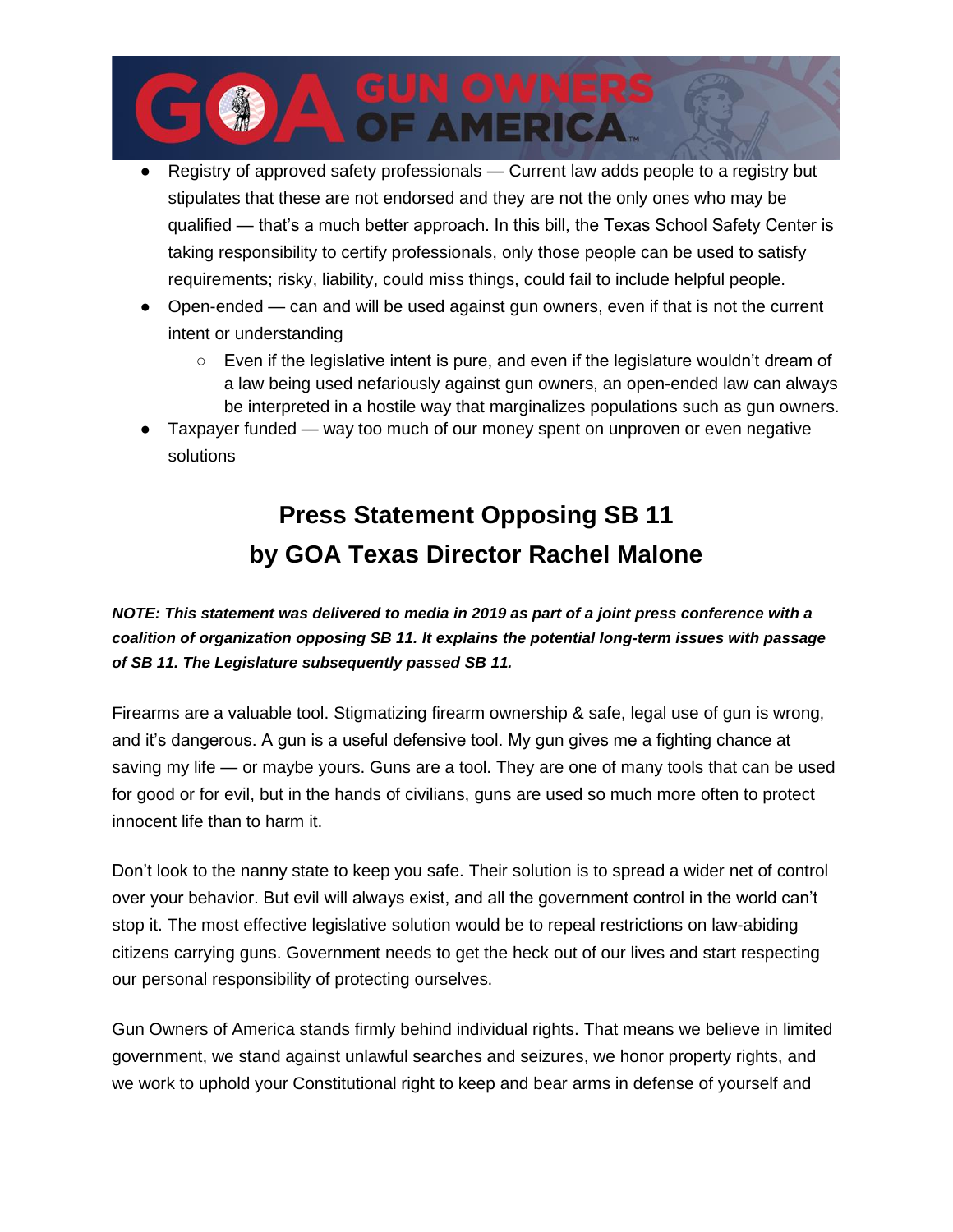your liberty. We will never compromise on those beliefs. And the legislature had better take note.

**MERIC** 

First, the **Threat Assessment Teams.** SB 11 and other bills would mandate that schools instruct teachers, staff, and students in how to identify a threat. The standards are open-ended. Schools are instructed to utilize resources from the Texas School Safety Center. This Center's current resources include suggestive statements identifying legal gun possession as a potential threat. That's a problem.

In addition, compounding this problem, multiple bills seek to **stigmatize and marginalize gun ownership**. They are blatant attempts to paint the image that people who own guns, or shoot them, or carry them, or have them in their cars are atypical, may be prone to violence, and should be viewed with suspicion. They want to control the way you think about guns, and that's wrong.

They also want even more control over **firearms ownership**. Texas already has a long list of people who may not possess firearms — some legislators would like to see that extended to include people who have been assigned fiduciaries to manage their affairs. Nationwide, this category would cover more than a quarter of a million military veterans.

## **So here's why all of this is such a problem.**

- It violates due process to take away guns when there's not even probable cause of a crime. This is far too low of a threshold for removal of a Constitutional right.
- These proposals focus on psychiatric treatment but they don't recognize that psychiatric drugs may actually make these individuals MORE violent instead of less. This leads to the conclusion that modern mental health treatment may be a very WRONG solution for reducing violence.
- Experts say that it is very difficult perhaps impossible to accurately predict future violence. Yet these proposals are based around being able to make these predictions!
- Even if the legislative intent is pure, and even if the legislature wouldn't dream of a law being used nefariously against gun owners, an open-ended law can always be interpreted in a hostile way that marginalizes populations such as gun owners.

Firearms are a valuable tool. Stigmatizing firearm ownership & safe, legal use of gun is wrong, and it's dangerous. A gun is a useful defensive tool. My gun gives me a fighting chance at saving my life — or maybe yours. Guns are a tool. They are one of many tools that can be used